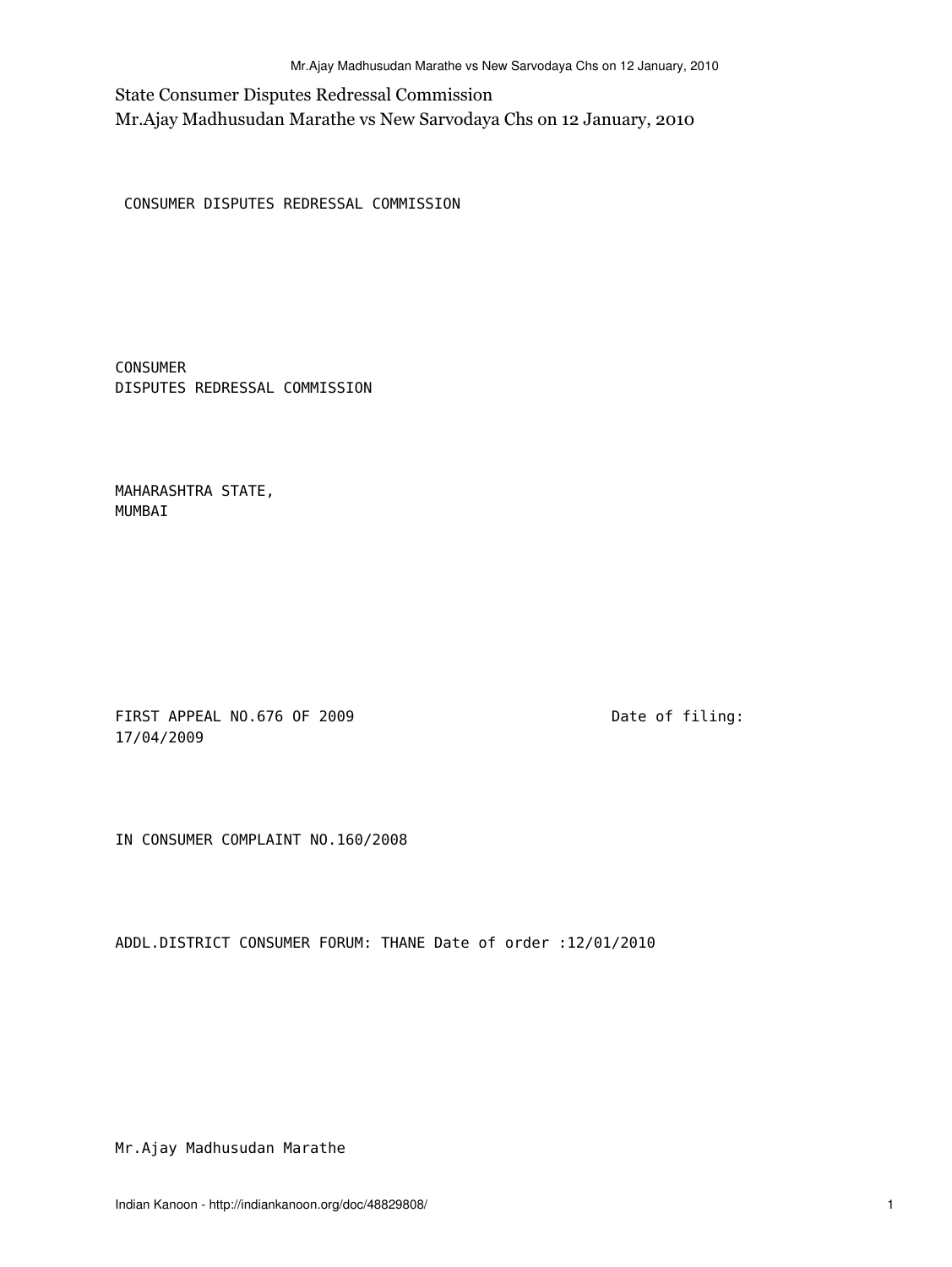504, New Sarvodaya CHS

Sector 4, Plot 29-B

Vashi, Navi Mumbai 400 703 Appellant/org.complainant

v/s.

New Sarvodaya CHS

Sector 4, Plot 29-B

Vashi, Navi Mumbai 400 703 .Respondent/org.O.P.

Quorum : Justice Mr.S.B.Mhase, Honble President

Mr.S.R.Khanzode, Honble Judicial Member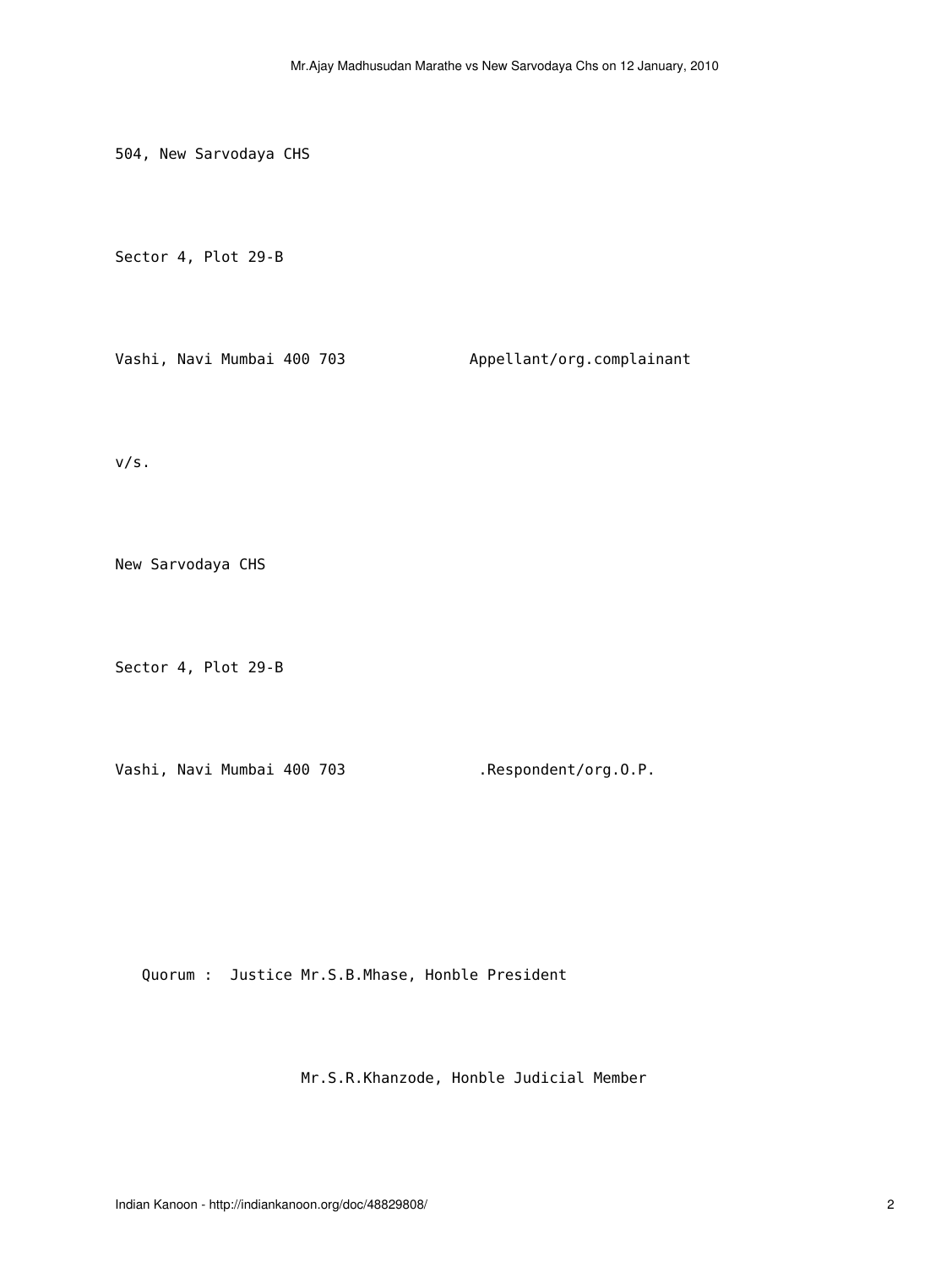Present: None present for the appellant

: ORAL ORDER:

Per Justice Mr.S.B.Mhase, Honble President

1.

 This matter was on board for admission on 07/12/2009. When the matter was called no one was present for the appellant. In the interest of justice, matter was adjourned on 11/1/2010. On 11/1/2010 no one was present in the matter when it was called in the morning session. Therefore, it was kept in the afternoon session. When the matter was called on 11/1/2010 in afternoon appellant was not present. Therefore, matter was adjourned to 12/1/2010. Today when the matter is called at 12 oclock no one is present. Under these circumstances, we have no alternative but to consider the matter on merits and to dispose of the same in accordance with the law.

2. It appears that the consumer complaint no.160/2008 is filed by the appellant as against the society. It was decided on 07/3/2009 and the complaint was rejected. Said order is challenged by filing this appeal.

3. Grievance of the complainant is that the complainant is a member of the respondent society and that he has sent several letters to the respondent society in the name of Mr.Gaikwad-original O.P.no.3 being the Secretary of the said society. However, those letters were not accepted by the said Gaikwad and they were returned to the complainant with an endorsement that respondent no.3 refused to accept such letters and, therefore, he claimed damages of Rs.20,175/-.

4. Respondents who are opponents in the said complaint appeared and filed their reply version contending that said letters were not addressed in the name of the society. They were personally addressed to respondent no.3 and the address was not of the society. They further submitted that